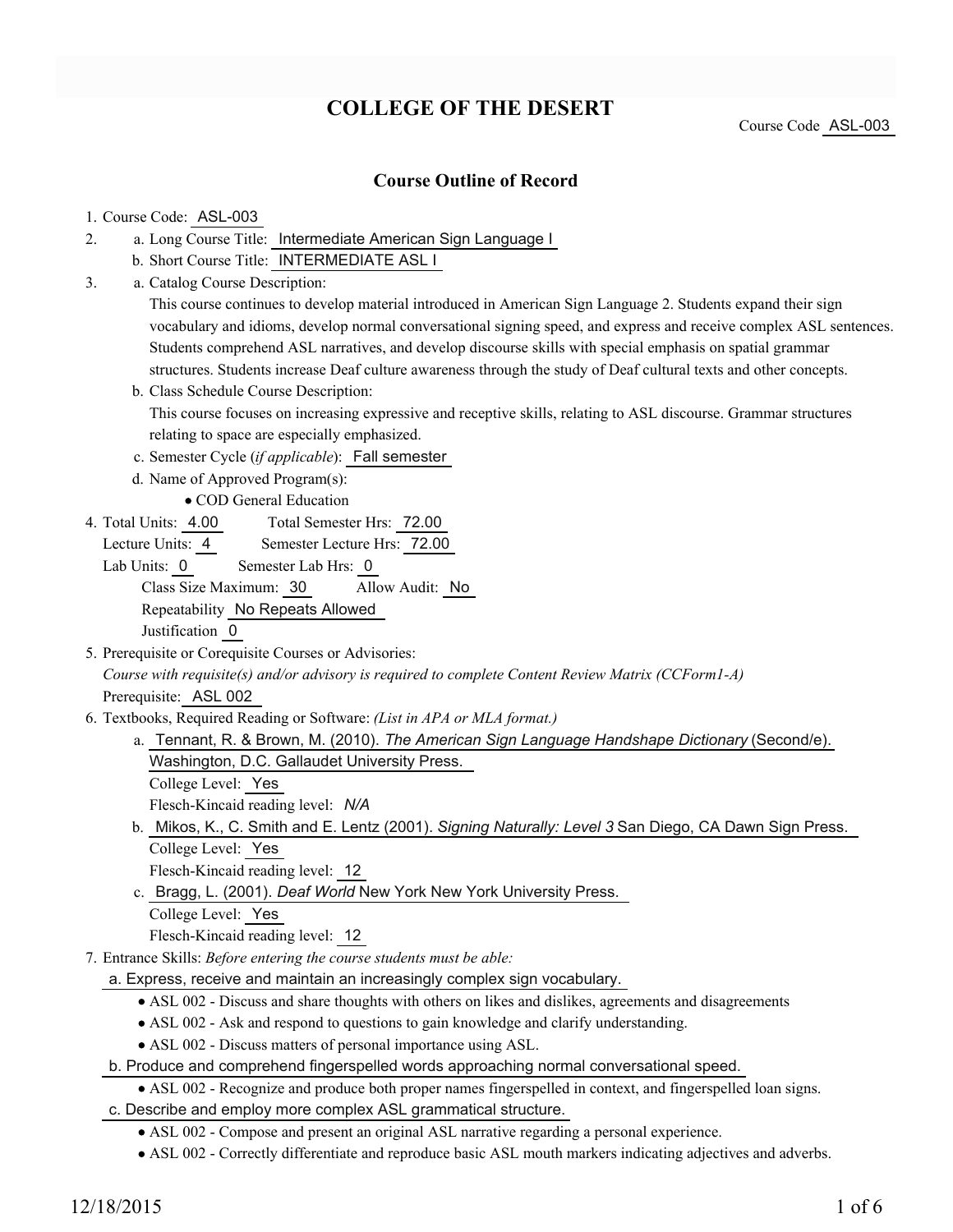- ASL 002 Demonstrate understanding of various classifiers
- ASL 002 Compare and contrast verbal inflections in ASL with English verbal inflection, correctly identifying temporal inflections in ASL.
- ASL 002 Use appropriate locations in space for pronouns and nouns
- ASL 002 Demonstrate an understanding of role shifting.

d. Express and receive increasingly complex ASL sentences.

- ASL 002 Discuss and share thoughts with others on likes and dislikes, agreements and disagreements
- ASL 002 Ask and respond to questions to gain knowledge and clarify understanding.
- ASL 002 Recognize and reproduce appropriate conversational feedback in ASL.
- ASL 002 Demonstrate understanding of basic ASL syntax by spontaneously producing the syntax.

e. Express and receive moderately complex ASL narratives.

- ASL 002 Recognize and reproduce appropriate conversational feedback in ASL.
- ASL 002 Compose and present an original ASL narrative regarding a personal experience.
- f. Display Deaf cultural awareness.
	- ASL 002 Discuss simple examples of ASL humor and ASL poetry.
	- ASL 002 Analyze American Deaf culture's beliefs, values, and themes in writings by Deaf persons

g. Improve cross-cultural communication skills through examination of sources of cross-cultural

miscommunication.

- ASL 002 Analyze American Deaf culture's beliefs, values, and themes in writings by Deaf persons
- ASL 002 Converse in non-classroom settings in small groups with members of the Deaf community

#### 8. Course Content and Scope:

#### Lecture:

| 1. Language Topics and Grammatical Structures:                 |  |
|----------------------------------------------------------------|--|
| 1. Narrating Unforgettable Moments in ASL                      |  |
| 1. Role shift for physical incidents                           |  |
| 2. Further development of instrumental classifiers             |  |
| 3. Further development of elemental classifiers                |  |
| 4. Further development of locative classifiers                 |  |
| 5. Further development of semantic classifiers                 |  |
| 6. Examining role shift from initiator v receiver perspectives |  |
| 7. Further development of non-manual markers                   |  |
| 2. Sharing Interesting Facts in ASL                            |  |
| 1. Discussing whole-part (percents, fractions)                 |  |
| 2. Further development of listing                              |  |
| 3. Comparing and contrasting using spatial strategies          |  |
| 4. Topic marker usage in comparisons                           |  |
| 5. Rhetorical question usage in comparisons                    |  |
| 6. Illustrating facts                                          |  |
| 3. Explaining Rules in ASL                                     |  |
| 1. Daily rules                                                 |  |
| 2. Classifier use to identify signs and symbols                |  |
| 3. Situations requiring immediate responses                    |  |
| 4. Cultural rules and customs                                  |  |
| 5. Explaining specific rules                                   |  |
| 4. Telling About Accidents in ASL                              |  |
| 1. Narrating horse incidents                                   |  |
| 2. Narrating bicycle incidents                                 |  |
| 3. Narrating car incidents                                     |  |
| 4. Essential classifiers to describe the incidents above       |  |
| 5. Movement agreement in spatial orientation and role shift    |  |
| 6. Directional verbs                                           |  |
| 5. Talking About Money in ASL                                  |  |
| 1. Discussing major purchases                                  |  |
| 2. Money vocabulary and idioms                                 |  |
|                                                                |  |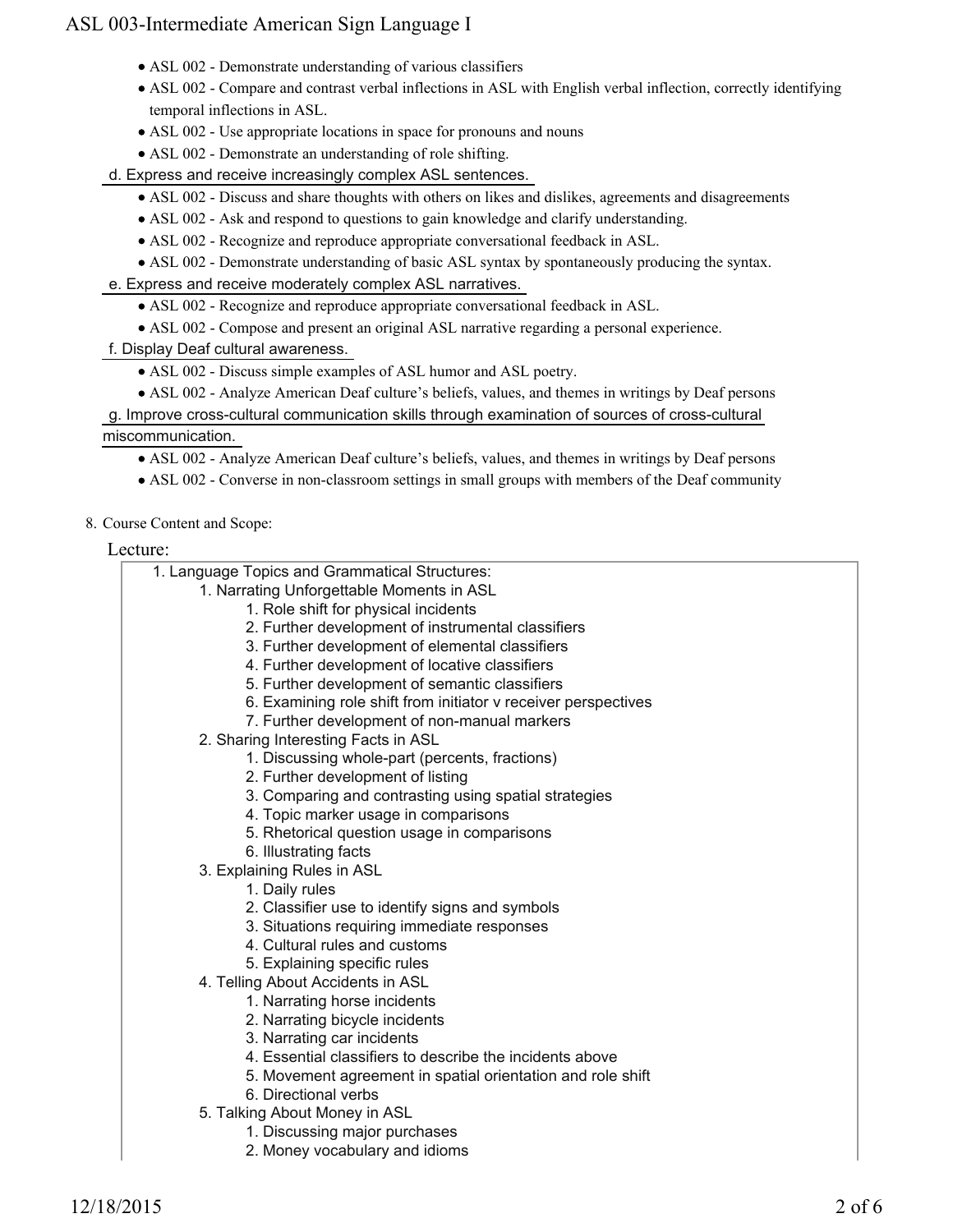2. Cultural content includes:

- 1. More extensive examination of historical persepctives on the Deaf work ethic.
- 2. Examining more Deaf cultural perspectives on deafness as a disability.
- 3. Different perspectives in the Deaf community on cochlear implanting.
- 4. Deaf persons with additional cultural and social identities.
- 5. Deaf President Now and Better President Now movements and their impacts.
- 6. Introduction to audism from a Deaf perspective.

#### Lab: *(if the "Lab Hours" is greater than zero this is required)*

No lab

9. Course Student Learning Outcomes:

1.

Model the beliefs and attitudes of the American Deaf community through interactions both inside and outside of the classroom.

2.

Incorporate a variety of ASL spatial structures correctly into narratives.

3.

Narrate personal strories involving multiple people and events in an ASL manner.

10. Course Objectives: Upon completion of this course, students will be able to:

- a. Express, receive, extend and maintain an advanced level of sign vocabulary.
- b. Maintain production and comprehension of fingerspelled words approaching normal conversational speed.
- c. Begin acquisition, production and comprehension of fingerspelled loans signs.
- d. Begin acquisition, production and comprehension of ASL idioms.
- e. Analyze, describe, employ, and recognize specific ASL grammatical structures.
- f. Express and receive complex ASL sentences.
- g. Develop ASL discourse skills.
- h. Comprehend and analyze ASL narratives and literature.
- i. Increase Deaf cultural awareness through study of ASL literature and Deaf cultural texts.
- j. Improve cross-cultural communication skills through analysis of interactions with Deaf people.

Methods of Instruction: *(Integration: Elements should validate parallel course outline elements)* 11.

- a. Demonstration, Repetition/Practice
- b. Lecture

c. Technology-based instruction

Other Methods:

a. Lectures conducted in ASL b. Question and answer sessions in ASL c. Discussions and presentations in ASL d. Videos, DVDs, CD-Roms e. Overhead transparencies f. Internet websites g. Guests/invited speakers h. Role playing and skits i. Collaborative and interactive group work inside the classroom.

12. Assignments: (List samples of specific activities/assignments students are expected to complete both in and outside of class.) In Class Hours: 72.00

Outside Class Hours: 144.00

a. In-class Assignments

- 1. Small group work on assigned exercises from the text, conducted in ASL.
- 2. Discussion of assigned readings, in ASL.
- 3. Interactive ASL skill displays in small groups at the end of learning sections.
- 4. Deaf culture modeling thorugh role play and specific response patterns.
- b. Out-of-class Assignments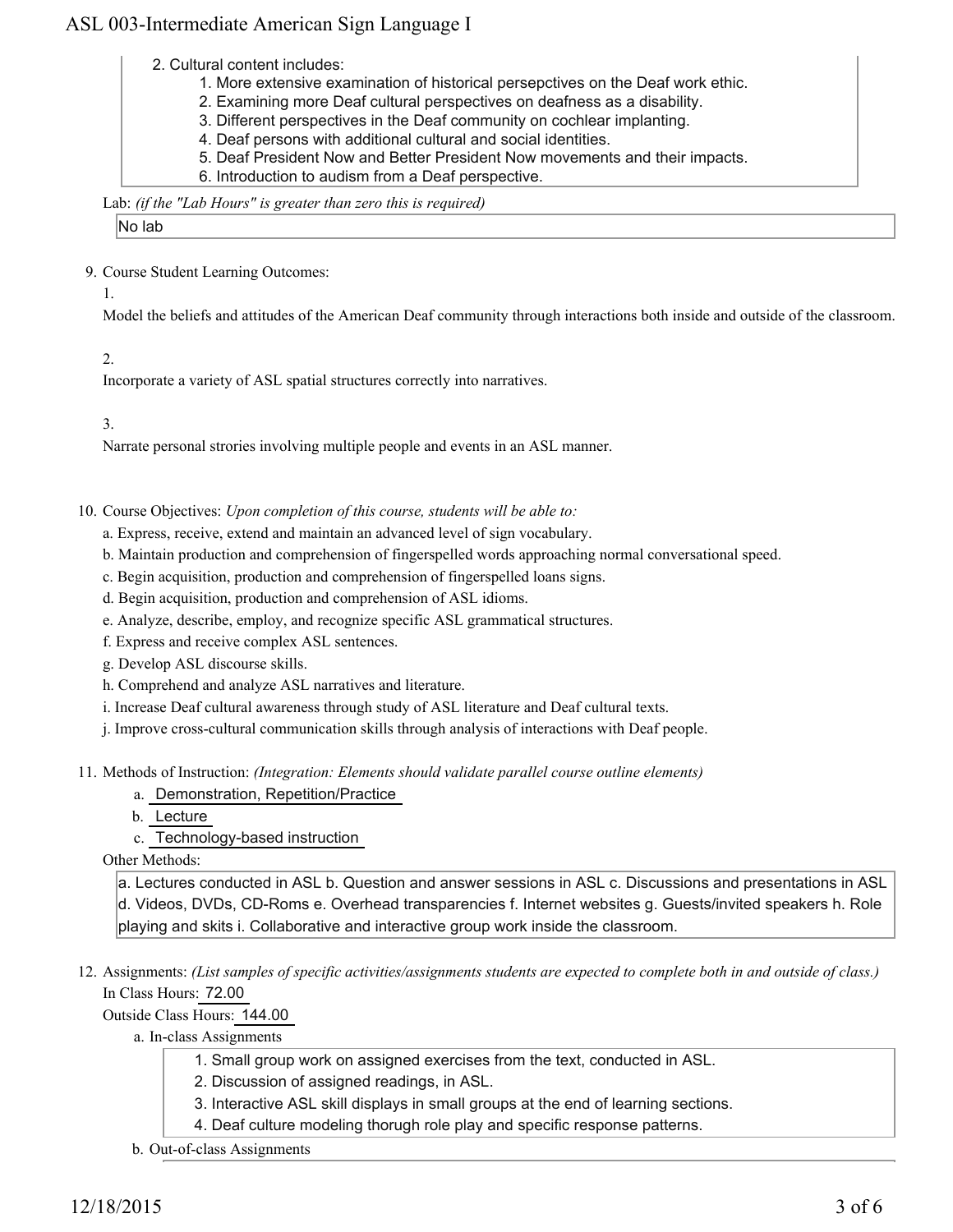- 1. Complete text and videotext assignments.
- 2. Read and respond to the cultural text assigned readings.
- 3. Participate in class, demonstrating appropriate non-manual markers, accurate grammar, and correct sign production.
- 4. Demonstrate acquisition and comprehension of new vocabulary.
- 5. Demonstrate acquisition and comprehension of grammatical structures analyzed.
- 6. Provide evidence of comprehension of and sensitivity to cultural issues raised.
- 7. Participate in and respond to Deaf cultural activities.
- 8. Record additional signs in a vocabulary journal.

13. Methods of Evaluating Student Progress: The student will demonstrate proficiency by:

- Written homework
	- Exercises practicing ASL narrative structure and ASL grammatical structure. Answering questions relating to readings.
- Field/physical activity observations
	- Attendance at 3 events where ASL is used. At least 2 of the events should use ASL as the primary method of communication.
- Presentations/student demonstration observations Minimum of 2 presentations in ASL.
- Group activity participation/observation Skills demonstrations in small groups at the end of sections.
- True/false/multiple choice examinations
- Student participation/contribution Active participation in class
- Student preparation Preparation of assigned ASL activities.
- 14. Methods of Evaluating: Additional Assesment Information:

a. Essay(s) b. Skills demonstrations c. In class participation d. In class presentations e. Quizzes f. Homework g. Midterm or unit tests. h. Final exam.

15. Need/Purpose/Rationale -- All courses must meet one or more CCC missions.

IGETC Area 3: Arts and Humanities

B: Humanities

CSU GE Area C: Arts, Literature, Philosophy and Foreign Languages

C2 - Humanities

PO-GE C3 – Arts, Humanities, and Culture

Communicate effectively in many different situations involving diverse people and viewpoints.

 Analyze the variety of forms of expression and how those are used to communicate social, cultural, and personal ideas, feelings, and concepts;

 Show how and why the visual and performing arts are unique and how inherent meaning in the arts transcends written and verbal communication;

 Effectively communicate and express themselves and make themselves understood through visual, auditory, tactile, and symbolic means.

Understand and appreciate diverse local, national, and world context.

Connect knowledge of self and society to larger cultural contexts.

Articulate the differences and similarities between and within cultures.

IO - Critical Thinking and Communication

Apply standard conventions in grammar, mechanics, usage and punctuation.

 Utilizing various communication modalities, display creative expression, original thinking, and symbolic discourse.